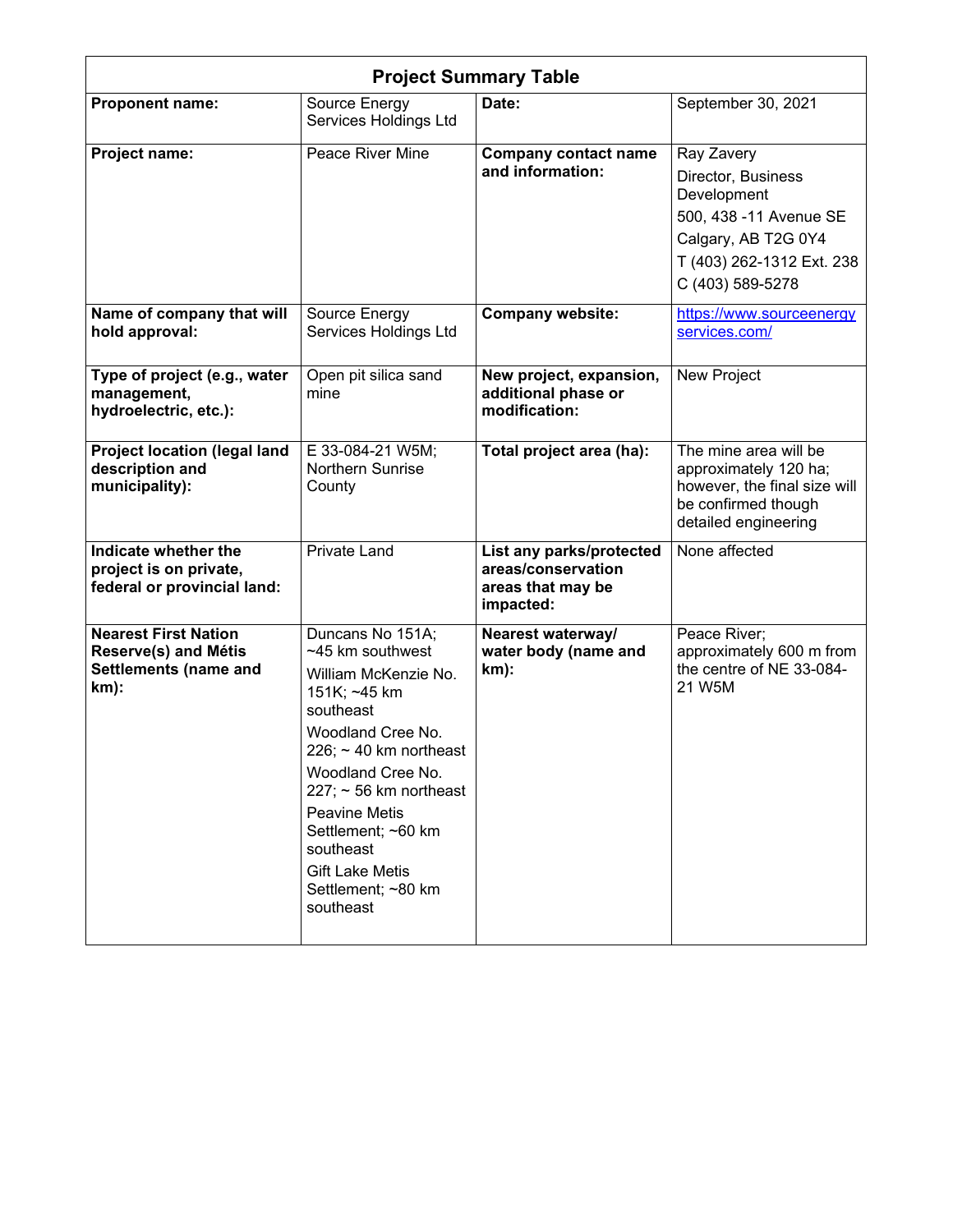| <b>Nearest provincial highway</b><br>(# and distance):                                                 | Highway 688<br>(approximately 10 km<br>due east)<br>Highway 2<br>(approximately 12 km<br>due south)                                                                                                                                                                                                                                                                                                                                                                                                                                                                | <b>Potential annual water</b><br>usage and source:            | Typical usage is<br>80,000,000 gallons or<br>approximately 370,000 m <sup>3</sup><br>annually. The wash plant<br>operations are a closed<br>loop system.<br>Water sources are being<br>confirmed but may include<br>groundwater or surface<br>water from the Peace<br>River. If water is required<br>from the Peace River, it<br>will be transported using a<br>temporary pump and hose<br>to fill water trucks; no<br>permanent intake is<br>required.                                                                                                                                        |
|--------------------------------------------------------------------------------------------------------|--------------------------------------------------------------------------------------------------------------------------------------------------------------------------------------------------------------------------------------------------------------------------------------------------------------------------------------------------------------------------------------------------------------------------------------------------------------------------------------------------------------------------------------------------------------------|---------------------------------------------------------------|------------------------------------------------------------------------------------------------------------------------------------------------------------------------------------------------------------------------------------------------------------------------------------------------------------------------------------------------------------------------------------------------------------------------------------------------------------------------------------------------------------------------------------------------------------------------------------------------|
| <b>Expected types of air</b><br>emissions (e.g., SO <sub>2</sub> , NO <sub>x</sub> ,<br>$CO2$ , etc.): | Sources of emissions<br>are from the dryers in<br>the drying plant, haul<br>trucks, vehicle traffic<br>and fugitive sources<br>(haul roads/stockpiles)<br>The following are the<br>typical annual<br>emissions based on<br>SES' operation of silica<br>mines in other<br>jurisdictions:<br>CO: 14.79 metric<br>tonnes<br>$NOx$ 7.62 metric<br>$\bullet$<br>tonnes<br>$SO_{x}$ below reporting<br>limit (<1.3 metric<br>tonnes)<br>Particulate: 87.83<br>metric tonnes<br><b>Coarse Particulate</b><br>(Pm10): 85.94<br>metric tonnes<br>$O3 0.02$ metric<br>tonnes | <b>Types of wastes</b><br>generated and disposal<br>location: | Waste generated by the<br>project activities will be<br>limited. Expected waste<br>may include domestic<br>waste and general<br>garbage from packaging,<br>scrap metals, which will<br>be recycled, general<br>plastic or cardboard,<br>which will also be recycled<br>and sanitary waste.<br>Small quantities of waste<br>oil and grease may be<br>generated from vehicle<br>maintenance. This will be<br>stored in a manner that<br>does not cause leakage<br>and will be disposed of at<br>an approved waste<br>management facility or<br>recycled at an appropriate<br>recycling facility. |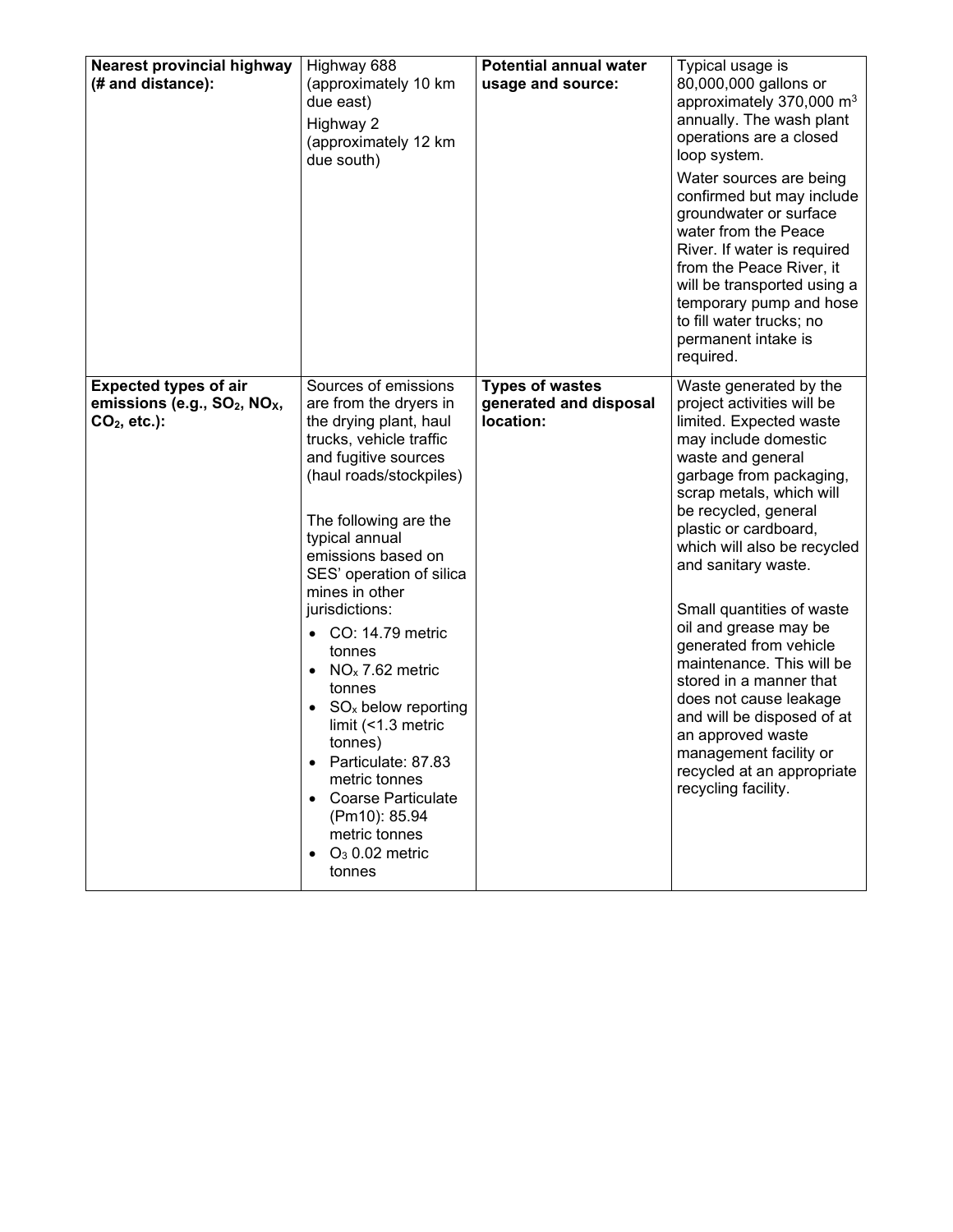# **Brief Project Description**

Include major project processes and products, components including capacity and size, infrastructure requirements and general project location.

Source Energy Services Holdings Ltd. (SES) has a Metallic and Industrial Mineral (MIM) Permit (No. 930850787) that encompasses approximately 22 quarter sections located within portions of Sections 2 and 3, Township 85 Range 21 W5M and portions of Sections 21, 27, 28, 22 and 34, Township 84, Range 21 W5M. The Permit area is divided into the "East Block" and "West Block". The East Block is located in Northern Sunrise County and the West Block is located in the County of Northern Lights. Land ownership in both blocks is a mixture of Crown Land and freehold land. SES has applied for a mineral lease for the entirely of the MIM Permit.

The proposed silica sand mine will occur on the east side of the Peace River within the E 33-084-21 W5M and is located approximately 10 km north of the town of Peace River. The proposed mine site is owned by Northern Sunrise County. NE 33-084-21 W5M is an active aggregate mine operated by Northern Sunrise County under the Environmental Protection and Enhancement Act (EPEA) registration number 16399-01-00. SE 33-084-21 W5M is currently forested land but is included as part of the aggregate operations approved under the EPEA registration for the aggregate mine. Both quarter sections are designated for natural resource extraction in the Land Use Bylaw.

#### **Site Development Overview**

The initial phase of development is proposed within the NE quarter section within the existing Northern Sunrise County gravel pit mine with expansion into the SE quarter section. The proposed silica sand mine will have a similar footprint to the existing silica sand mine located in NW 28-084-21 W5M. The mine area will be approximately 120 ha; however, the final size will be confirmed though detailed engineering. Typical operations will have approximately 15 ha of active mining area but this size may vary depending on market demand.

The processing plant and other buildings will be placed on the NE 33-084-21 W5M.The site layout will likely include several buildings/trailers (e.g., office building, maintenance building, scale house, lunchroom), the processing plant, stockpile areas, and the active mining area. The area used for the buildings, processing plant and stockpiles is typically around 16 ha.

### **Mining Operations**

The proposed mining process is surface mining with extraction rates greater than 45,000 tonnes of material per year but less than 3,500,000 tonnes per year. The exact amount will be confirmed based on resource availability and market demand. Mining operations will include:

- topsoil stripping and stockpiling for future reclamation
- excavation of overburden and silica sand. The overburden deposit is a marketable commodity and will either be stockpiled and sold or reused in reclamation. SES will work with the County to coordinate aggregate extraction under their existing EPEA registration 16399-01-00.
- transport of sand to the plant site
- washing, sorting and drying (see description below)
- loading and transport (see description below)
- reclamation. SES will use progressive reclamation and will target a 50:50 ratio of active mining areas to reclaimed mining areas.

The extracted silica sand will sorted into the various particle sizes in the processing plant. The processing plant includes both a wet and a dry potion. The wet portion uses hydrosizing to complete the initial separation of material based on particle size. Sorted silica sand is then stockpiled and dewatered. Once the material is dry, it is processed in the dry plant that uses screens to sort and separate the silica sand. The material from the dry plant is stored in silos and then loaded onto trucks for shipping.